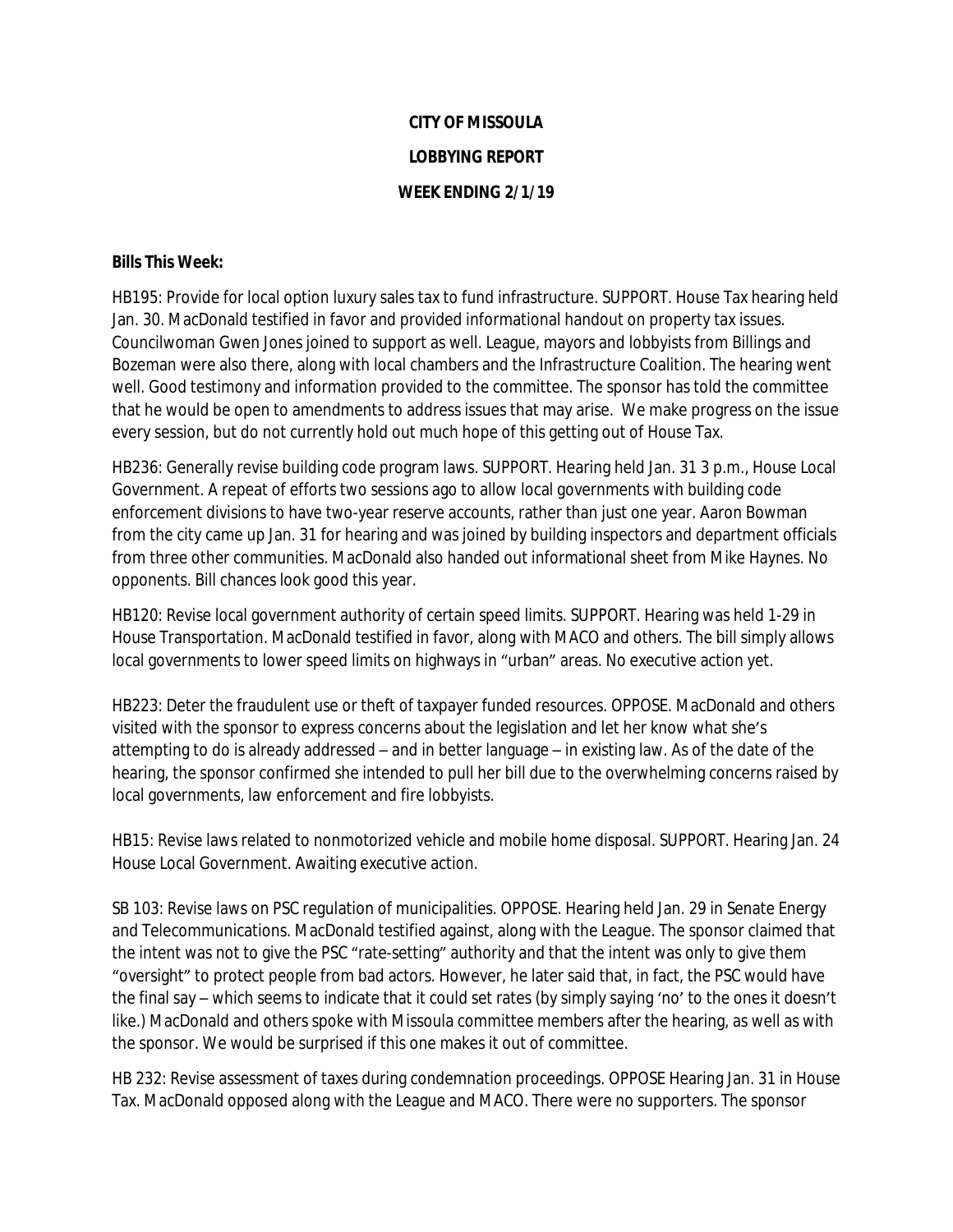brought up the Mountain Water case, discussed the Supreme Court decision in that case, but did not volunteer his role in that case. MacDonald made sure the committee knew of Mercer's role, opposed the bill, but also made it clear that due to pending litigation on this very issue, the city was being "very careful" not to discuss issues related to that case. Kelly Lynch with the League followed and provided additional information. MACO's Bryson discussed how the bill would complicate who a county sends tax bills to – when the entity is exempt from Title 15. No executive action yet. Unfortunately, the bill is likely to get out of the committee and we'll have to kill it on the Senate side.

HB 146: Establish laws regarding sanctuary cities in Montana. Oppose. Hearing held Feb. 1 Per guidance from the mayor and the league, MacDonald stayed out of the room and monitored and provided information to Lynch with the league. MacDonald has visited with ACLU and others, who are specifically seeking law enforcement support.

HB 147: Referendum to establish sanctuary city laws in Montana. Oppose. Same as above

HB 325: Generally revise firearm laws. OPPOSE. Hearing February 1 in House Judiciary. MacDonald testified against, along with the league, MACO and gun safety advocates. The bill appears to be in direct response to the Missoula ordinance that is now being appealed to the state Supreme Court.

SB357: Revise concealed carry laws by initiative: OPPOSE. Same as above.

## **Other bills tracking**

HJ 9: Interim study on maintaining public safety while offering addiction treatment. Introduced bill text available electronically January 28.

HB 192: Revise laws related to privacy in communications. SUPPORT. Hearing held Jan. 28. MacDonald did not testify, but has spoken with committee members and is monitoring. Some amendments are being proposed to clean up some language at the request of the ACLU. This is the "revenge porn" bill similar to last session which makes it a crime to post or publish nude photos of a person without that person's permission.

SB 117: Revise highway de-icer laws. Oppose. Bill passed out of Committee 6-4. Headed to the Senate floor Friday. Identical to SB 106 in 2017 session. MacDonald testified in opposition along with state Department of Transportation. Supporters included the Montana Logging Association, regarding damage to vehicle components. MacDonald testimony reiterated the fiscal concerns raised by DOT, but concentrated more on the air quality issues in Missoula and the fact that the city has no viable alternatives to mag chloride. The fiscal note arrived in time for the hearing. It is less than previous years, but still substantial. The bill is likely to get out of committee, but as in past sessions, the fiscal note will likely kill it. This is Sen. Brown's last year in the legislature.

SB 18: Establish workforce housing tax credits. Support. Hearing held Jan. 22 in Senate Tax and MacDonald testified along with a variety of housing advocates. A one-page fact sheet and talking points on this bill were provided to MacDonald. This bill has some issues. Leading proponents didn't explain some of the tax implications well and several key senators, including chair Roger Webb and Sen. Dick Barrett of Missoula, expressed mild skepticism that it could "pencil out." MacDonald spoke with Barrett after and he wants to support the bill and is trying to work with the sponsors to get information in a format that he can use to also persuade other committee members. Unsure when executive action will occur.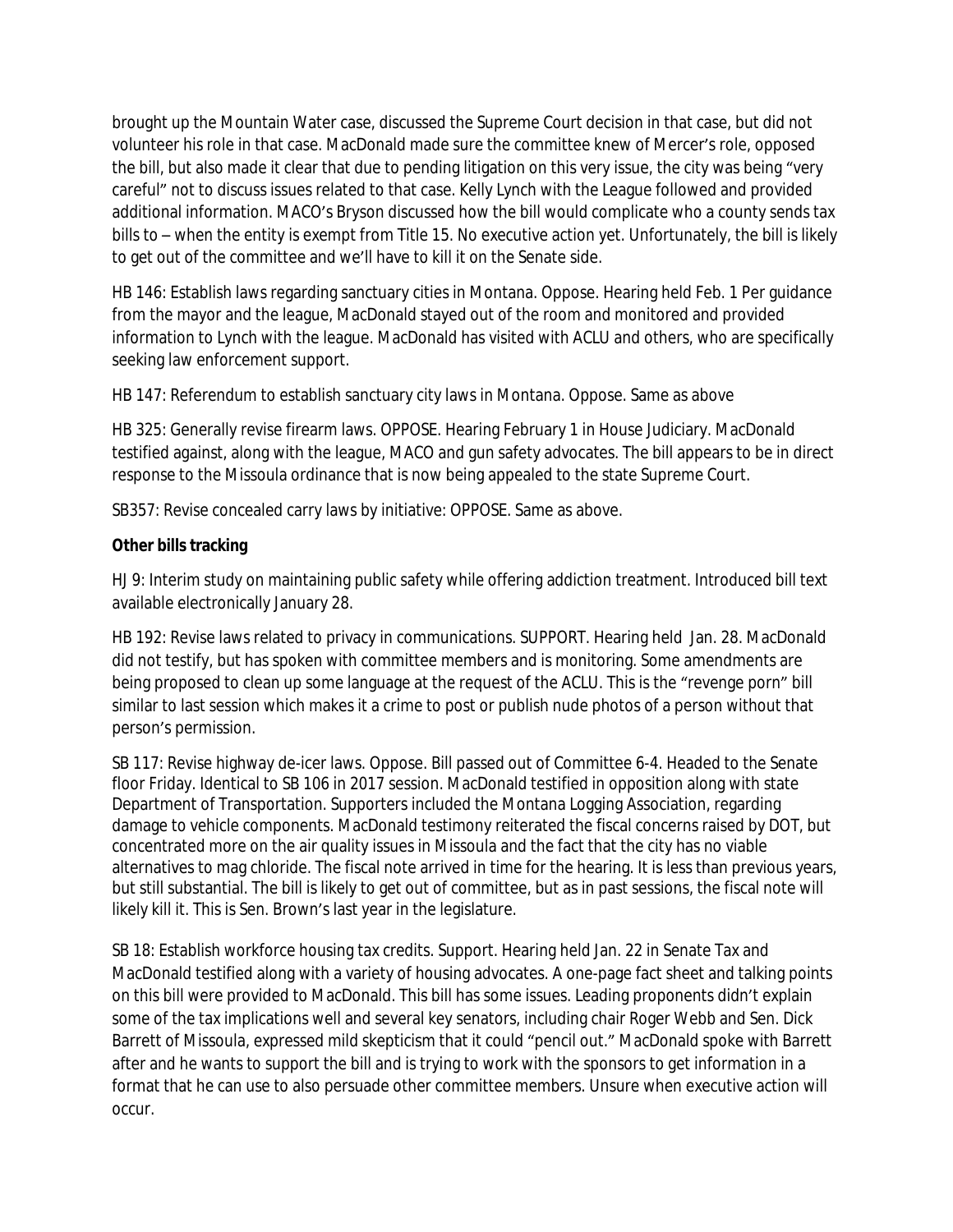LC3240: Revise laws regarding chief municipal judge. SUPPORT. City of Missoula bill to change existing statute that requires municipalities with more than one municipal judge to alternate who serves as the chief judge. MacDonald has discussed with Billings as well. Billings is reviewing. No bill number yet.

 HB 194: Revise lodging and rental car taxes including local option. SUPPORT. House Tax hearing postponed.

SB 13: Allocating supportive housing grant funds to those serving Am Indian offenders. HCD awaiting more information on this bill. NO position yet.

HB 6: Renewable resource grants. Strong support. Dale reviewed. Fiscal note printed. No hearing date set.

HB 16: Establish affordable housing loan program. Support. PASSED House Tax 13-5 as Amended MacDonald testified in SUPPORT at House Tax on 1-11. Met with housing advocates after and traded information in order to assist in tracking this bill as it moves forward. There was no opposition in the committee and very strong support from housing advocates, disability advocates, private lenders, private builders. Still in committee.

HB 47: Generally revise criminal records laws. Monitor. MacDonald: Monitoring for Missoula and Montana Newspapers. Bill was in response to unintended consequences of legislation last year that decriminalized certain offenses. At hearing on 1-14, AG has apparently agreed to amendments to clarify that the fingerprinting and mug shots would be ONLY for cases in which a person must be booked into jail. No executive action yet.

HB 125: Limit use of emergency ordinances by local governments. Oppose. TABLED IN COMMITTEE. MacDonald has met one-on-one with most members of Senate Local Government to let them know the city opposes. Tim Burton took the lead on this. Missoula and Missoula County stayed out, as did MACO. The bill is related to a stormwater emergency in Bozeman. Continuing to monitor and getting in touch with other committee members. Executive action believed to be on 1-21. Currently relatively sure this bill will die in committee. Still awaiting executive action.

HB 134: Revise prostitution statute to include nonpenetrative sex acts. Support. Detective Baker with Missoula spoke on the bill at Dudik's request. MacDonald attended a portion of the hearing, then met with Dudik and Baker after to exchange info and make sure they know he is available in the future. No executive action yet. Bill is likely to pass.

HB 138: Include exposure to prostitution in acts constituting child abuse and neglect. Support. Detective Baker supporting at request of Dudik. Fiscal note printed. No exec action yet.

HB 194: Revise lodging and rental car taxes including local option. Support. Support per Dale. House Tax hearing set for Jan. 29 at 9 a.m. 152.

SB15: Allow certain state funds to be used for affordable housing infrastructure. Support. TABLED in Committee.

SB18: Establish workforce housing tax credits. Support. We are monitoring and will support. Senate Taxation hearing Jan. 23, 8 a.m. Room 405.